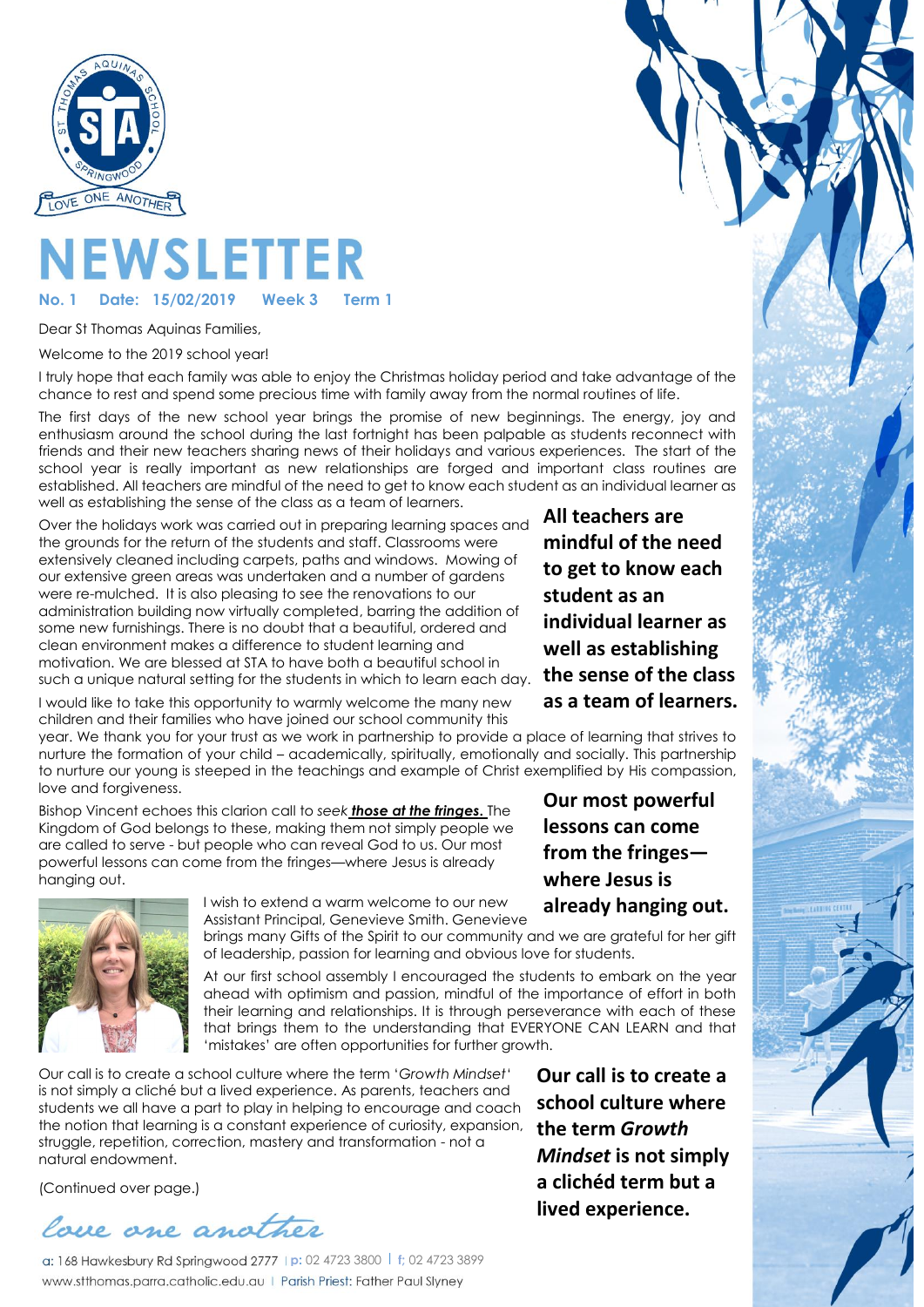# **FROM THE PRINCIPAL – cont'd**

ALL learning requires perseverance **within relationships**. Christ calls us to develop our relationships with others each day by showing respect through:

- **Treating others the way you want to be treated**
- **Appreciating others for who they are (made in the likeness of God)**
- **Using manners & courtesy.**

Wishing all a blessed year ahead.

Until next time,

#### AlBosato

Sergio Rosato Principal

# **Opening School Mass – Thursday 28 February at 12.00pm**

All families are invited to join our STA community for our Opening School Mass on **Thursday 28 February at 12.00pm** in our **Parish Church.** We hope that you will be able to be part of this important celebration for the commencement of our 2019 school year. Please note, **all students should wear school uniform (not sport) on this day.**

#### **Mathematical Assessment Interviews**

We thank all those who booked online recently for your children to undertake these interviews with their teachers. All teachers are currently undertaking MAIs with remaining students during school time. These interviews enable teachers to gain valuable information about each child's conceptual understanding in Mathematics. This data is then used to inform teaching in this  $C<sub>0</sub>$ 

#### **Student Guidelines for the Responsible Use of ICT**

As we commence the school year Stage 2 and Stage 3 students will be receiving instructions on the responsible use of technology including Do's and Don'ts. All students in Grades 3-6 will receive an agreement to sign by both students and parents to say that they agree with these guidelines and rules to keep them safe and responsible whilst online. These Guidelines provide us with a valuable opportunity as teachers and parents to discuss cyber safety and how to be responsible and ethical online.

**What can I do as a parent?** Some ways you can help your child as a parent include:

- Stay INVOLVED and MONITOR your child's use of technology.
- Talk to your child to THINK before they put anything online and be respectful of others. Information posted online can be difficult or impossible to remove. An inappropriate image or comment posted today may have a long-term impact on their reputation.
- Remind children to be careful when making new friends online. They should NEVER arrange to meet an online friend unless a trusted adult is with them.
- REPORT any cyberbullying or inappropriate content to a parent.

More information for children and parents can be obtained at: **esafety.gov.au**

#### **National Day Against Bullying and Violence**

Our school will once again be participating in this national day of focus as we have for the past four years. This year the NDAB is on **Friday 15 March, 2019**. All schools across Australia are encouraged to take part in what will be the ninth National Day of Action against Bullying and Violence (NDA).

Our school is registered for this event and will gain access to valuable teaching resources that can be located through the Bully No Way Website - [https://bullyingnoway.gov.au.](https://bullyingnoway.gov.au/) The website also has excellent resources to inform and assist parents in supporting their children, particularly with helpful strategies and appropriate language when speaking to children about this issue. Official NDA schools have access to a range of new and thought-provoking classroom [resources](https://bullyingnoway.gov.au/NationalDay/ForSchools/LessonPlans) and [materials](https://bullyingnoway.gov.au/NationalDay/ForSchools/Pages/School-materials-to-download.aspx) to make the day a great success.

#### **The theme for the 2019 NDA is** *[Bullying. No Way! Take action every day](https://bullyingnoway.gov.au/NationalDay/Pages/Take-Action-every-day.aspx).*

The NDA gives schools the chance to take action and empower young people to be part of the solution when addressing bullying in their school community and also in other contexts. It provides an opportunity for all of us to focus on bullying and the changes we can make to create safer communities for everyone that are based on respectful relationships.

#### **Meet the Teacher**

All parents/carers have an opportunity to meet with your child's teacher on **Monday 18 & 19 February for Grades 1-6. Kindergarten Meet the Teacher** will take place on **Monday 25 February and Monday 4 March**. Booking for these meetings will be done online. Go to [http://www.schoolinterviews.com.au](http://www.schoolinterviews.com.au/)**.** Enter the **Event Code: 6r4me** and follow the prompts. A letter was sent home this week for Grades 1-6 meetings which included a parent/carer questionnaire which needs to be returned to the class teacher prior to the meeting. The questionnaire provides a structure to this initial parent-teacher discussion about your child's learning needs and to share insights and information relating to your child. **Bookings close 6pm on Sunday 17 February**.

#### **School Fees**

The **First Instalment invoices** are due to be issued on 18 February. **Fees will be due on or before 20 March**. Families will be offered the Flexible Payment Plan again this year. Please complete forms and return them to the Catholic Education Office at your earliest convenience. Alternatively, if you wish to put in an arrangement outside of the Flexible Payment Plan, you will need to contact me on 4723 3800.

Please be advised that unless alternative arrangements have been made regarding the payment of your school fee account it will be assumed that full payment will be made by the due date. Outstanding accounts will be forwarded to the Catholic Education Office for collection. If you are having difficulties with the payment of your school fees, you are encouraged to contact the school office to arrange an appointment with either myself or the Principal to discuss your options.

**Band fees:** have been added to the school fees for all families of band students. A note has been sent home with students this week regarding instrument collection and arrangements. *Cheree Brown, School Finance Secretary*



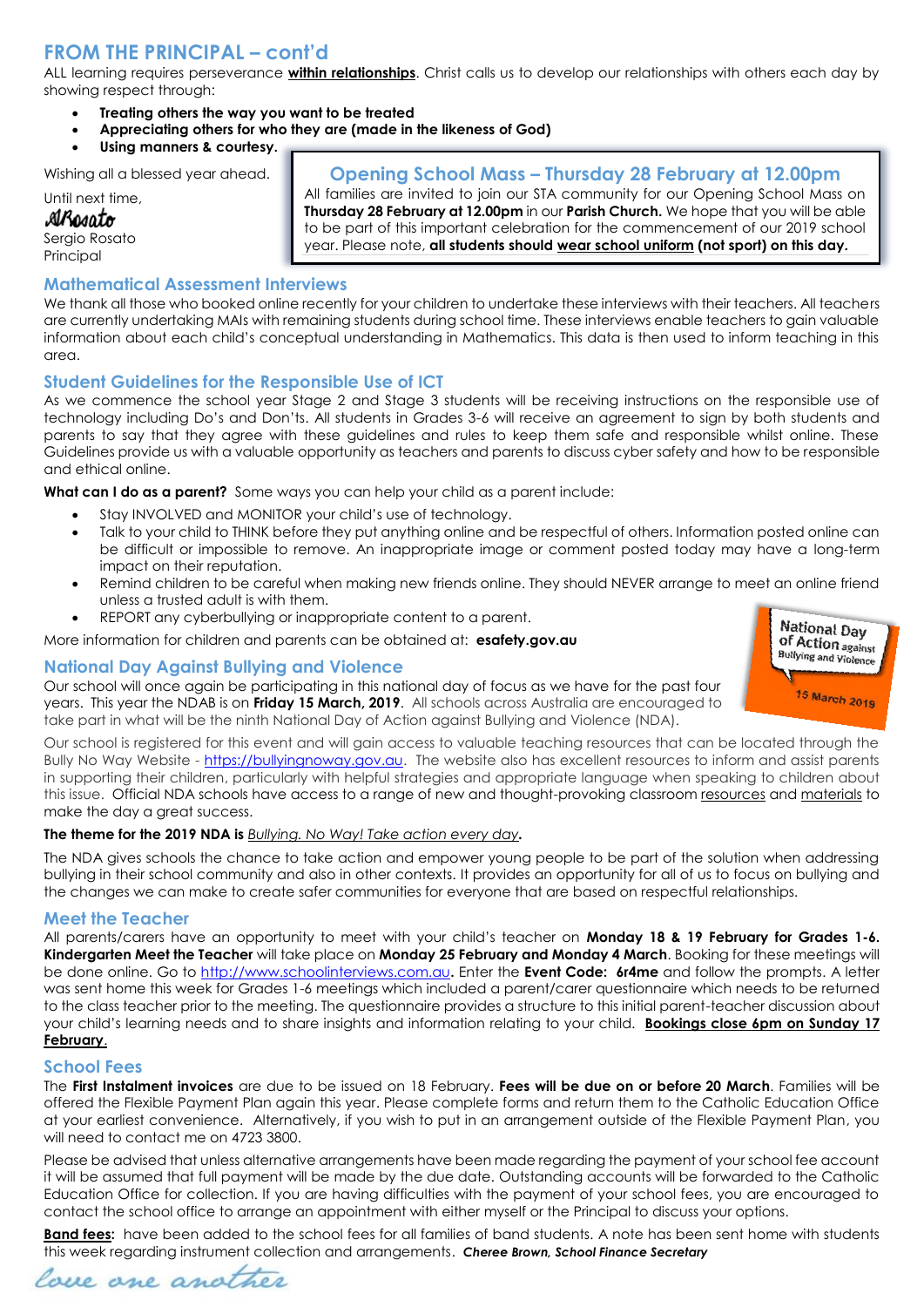

#### **2019 School Swimming Carnival**

Our 2019 Swimming Carnival was held last Friday, 8 February, at Lawson Pool. The Carnival was a wonderful day of community and fun. We were blessed with wonderful weather and great support from parents and families making the day a really enjoyable occasion. We are most grateful to our carnival organisers, James Costigan and Karen Bousfield ably assisted by Michelle Nightingale and Deb Breytenbach. Our carnival is reliant as always on the

volunteer spirit of parents and family members who carried out many important tasks on the day such as marshalling, starters, timekeepers and recorders. We thank all who so generously supported our carnival this year. **Swimming Awards were presented at today's assembly**.

**Our 2019 School Swimming Champions:**

**Boys** Girls **Senior Champion:** Mavrick Konstantinoff Montana Barry **Senior Runner Up:** Harry Ghata Makayla Makayla Mercieca **11 Years Champion:** Sam Moore **Ruby Roberts** Ruby Roberts 11 Years Runner Up: Edward Carr & Kayden Jeffers (equal) Lucy Brown **Junior Champion:** Lachlan McAlpine **Ella Holdsworth Junior Runner Up:** William Ghata **Sophia Cantwell** Sophia Cantwell

#### **School Attendance**

Consistent attendance is vital in maintaining continuity in a child's education. If a child has to be absent from school due to sickness or pressing family circumstances, parents/carers are required to inform the school and state the reason for your child's absence. Families should send a note to the school on the child's return to school from leave. The teacher then records this note in the electronic roll.

The class roll is a legal register of student attendance for the year. If your child is unwell for a number of days (2 or more) please notify the school by phone or email to inform of this situation. The student school attendance legislation permits Principals to grant leave for short periods relating to family travel. Families are required to make requests for such leave by writing to the Principal.

It is worth recognising that if a child is absent from school for just 8 days each term for the extent of their 7 years of Primary school they would have missed an ENTIRE YEAR of school! The Catholic Education

Diocese of Parramatta sets student attendance goals for all schools in the Diocese. This goal encourages each school to meet a 90% student attendance threshold for the year.

Our school attendance rates per grade and for the school in 2018 are displayed in the adjacent table.

#### **Sickness and Absenteeism**

Whilst it is important for students to be at school consistently families should use common sense in not sending students to school if they are feeling unwell or infectious where cross infection is a risk.

#### **Reading Recovery & Numeracy Intervention at STA**

| Kindergarten             | 88.14% |
|--------------------------|--------|
| Year 1                   | 91.25% |
| Year <sub>2</sub>        | 90.00% |
| Year <sub>3</sub>        | 91.03% |
| Year 4                   | 92.77% |
| Year 5                   | 96.55% |
| Year 6                   | 84.62% |
| <b>School Attendance</b> | 90.98% |

This year our school will be training a second teacher, Kylie Williamson, through CEDP. Reading Recovery is designed as an intensive intervention program to assist specifically identified vulnerable students in reading. The training also equips classroom teachers to implement high yield literacy strategies in their own classrooms with their own students. The school currently has two teachers working in the area of Reading Recovery (Kylie Williamson and Keryne Rosato) as well as a Numeracy intervention teacher (Kathryn Cefai).

#### **School Band**

Catholic Education Diocese of Parramatta, through its creative arts initiative called *Captivate*, resources our school with weekly tuition in wind, brass, percussion and bass guitar. This small group tuition program enables the school to form two band ensembles – beginners' band and a more proficient band. There are approximately100 students currently enrolled in the program. This year we will have 5 tutors from CEDP working with students over 3 days (Wednesday-Friday). If you are interested in enrolling your child for the band program please contact the school. The band program commenced this week.

#### **Music Lessons**

The Band program through Captivate is separate to the school music program taught to all students K-6 by our specialist music teacher, Leigha Wills. Mrs Wills also coordinates our Junior (Year 2 & 3) and Senior Choirs (Year 4-6). Students are encouraged to join these choirs which provides a wonderful opportunity for students to engage in choral singing and performance.

#### **School Dental Program – Week 8**

The Dental Clinic, provided by Future Care Mobile Dental Services, will visit STA from **18-22 March (Week 8 of Term 1).** A note was sent home to all families last Monday. Parents who wish to register their child to visit the dental clinic are reminded that **blue slips are now due** to be returned so your child can receive an

enrolment form. Copies of the note are available at the office.



# **My School Lunch Box**



Our school does not have a canteen however families can order healthy, fresh lunches in a convenient way online through [http://www.myschoollunchbox.com.au](http://www.myschoollunchbox.com.au/)